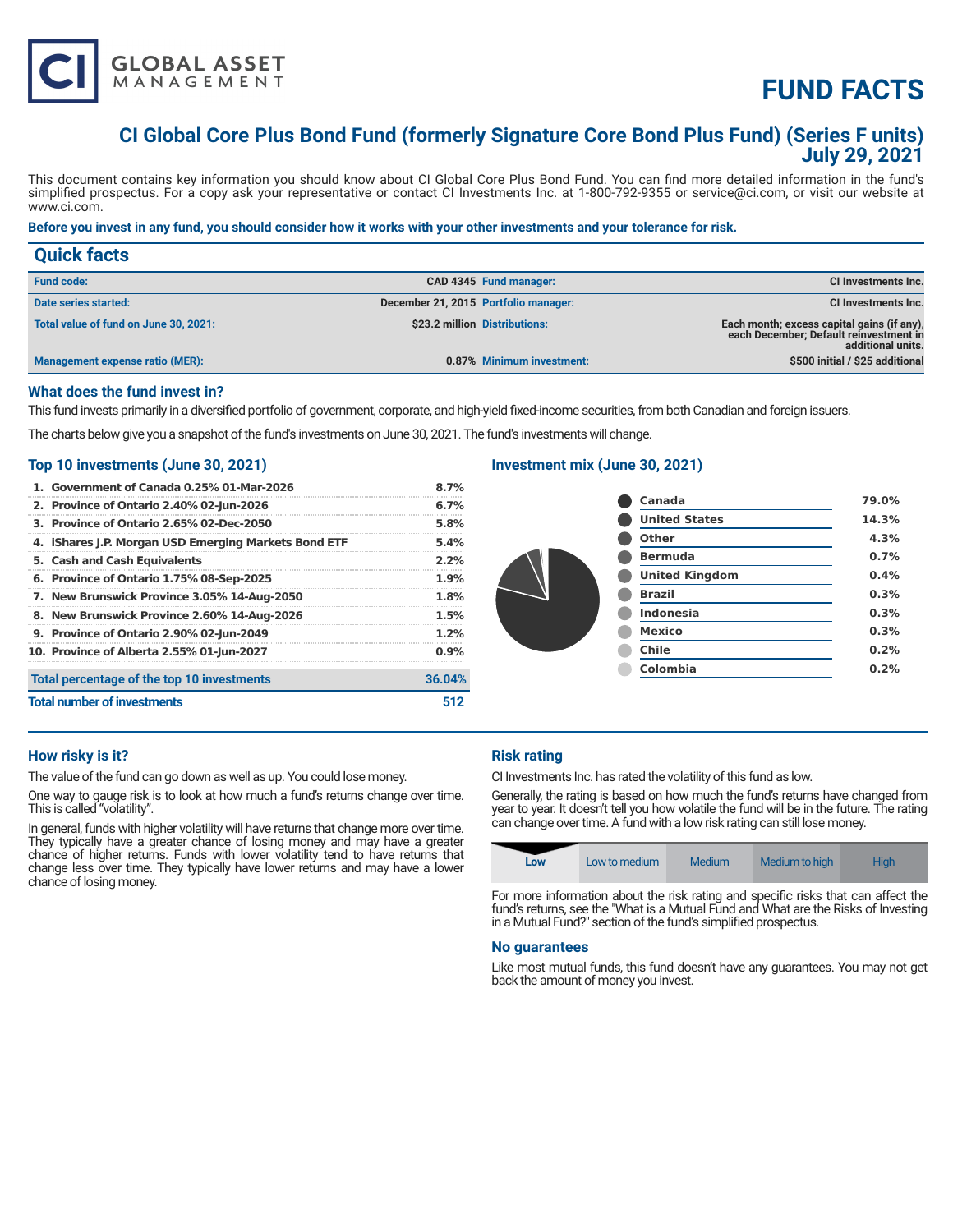# **CI Global Core Plus Bond Fund (formerly Signature Core Bond Plus Fund) (Series F units)**

# **How has the fund performed?**

This section tells you how Series F securities of the fund have performed over the past 5 calendar years. Returns are after expenses have been deducted. These expenses reduce the fund's returns.

#### **Year-by-year returns**

This chart shows how Series F securities of the fund performed in each of the past 5 calendar years. This fund series dropped in value in 1 of the last 5 calendar years. The range of returns and change from year to year can help you assess how risky the fund has been in the past. It does not tell you how the fund will perform in the future.



#### **Best and worst 3-month returns**

This table shows the best and worst returns for Series F securities of the fund in a 3- month period over the past 5 calendar years. The best and worst 3-month returns could be higher or lower in the future. Consider how much of a loss you could afford to take in a short period of time.

|                     | <b>Return</b> | 3 months ending   | If you invested \$1,000 at the beginning of the period |
|---------------------|---------------|-------------------|--------------------------------------------------------|
| <b>Best return</b>  | 8.3%          | June 30. 2020     | Vour investment would be \$1,083.                      |
| <b>Worst return</b> | $-3.4\%$      | December 31, 2016 | Vour investment would be \$966.                        |

#### **Average return**

As at June 30, 2021, a person who invested \$1,000 in this series of units of the fund 5 years ago now has \$1,207. This works out to an annual compound return of 3.5%.

# **Who is this fund for?**

#### **This fund may be suitable for you if you:**

- want to receive income
- $\cdot$  are investing for the short and/or medium term<br> $\cdot$  can telerate low risk
- can tolerate low risk

#### **A word about tax**

In general, you'll have to pay income tax on any money you make on a fund. How much you pay depends on the tax laws of where you live and whether you hold the fund in a registered plan, such as a Registered Retirement Savings Plan or a Tax-Free Savings Account.

Keep in mind that if you hold your fund in a non-registered account, fund distributions are included in your taxable income, whether you get them in cash or have them reinvested.